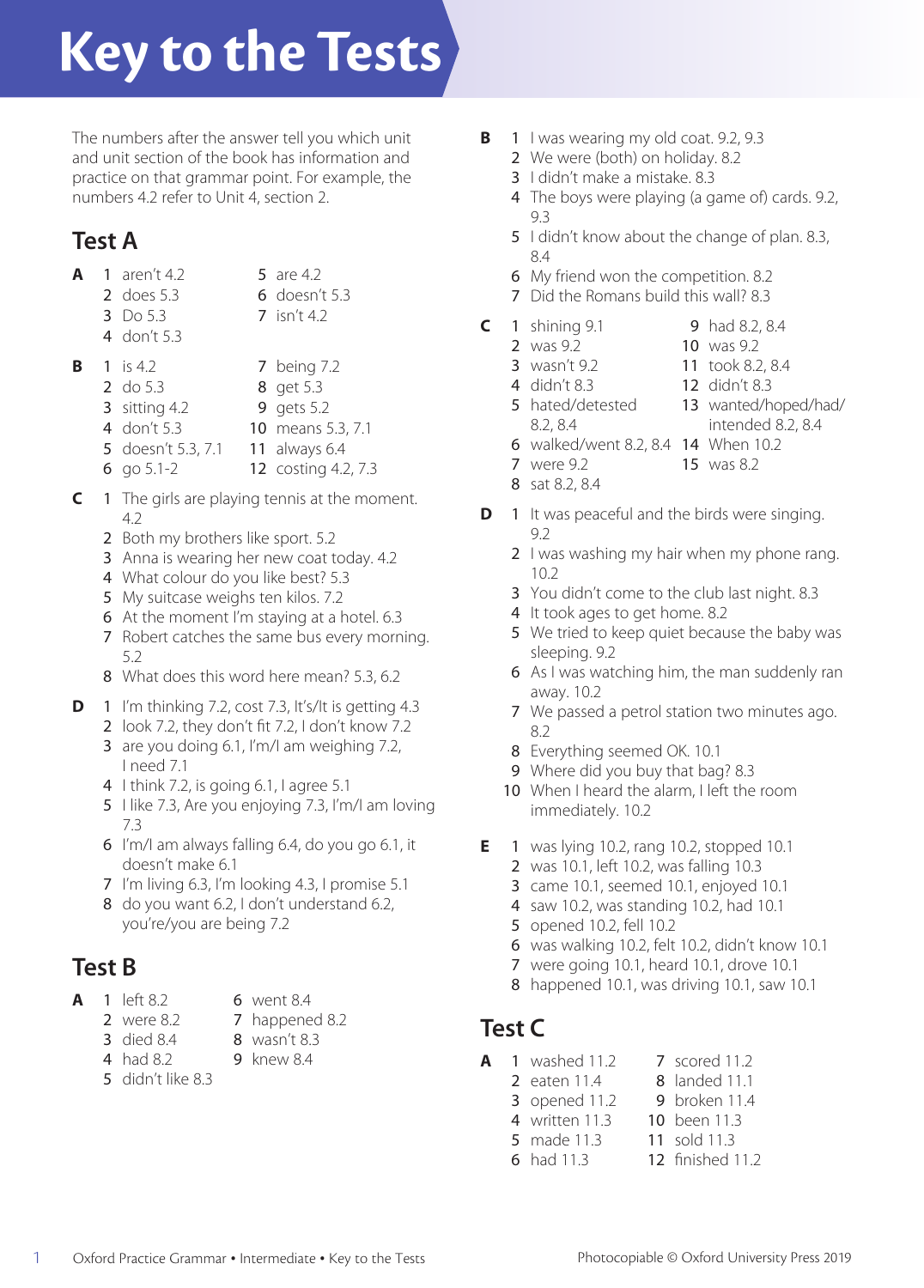- **B** 1 's/has opened 11.2
	- 2 's/has drawn 11.3
	- 3 's/has broken 11.3
	- 4 have won 11.3
	- 5 've/have drunk/finished 11.3/11.2
	- 6 've/have washed/cleaned 11.2
	- 7 've/have learnt/learned 11.3/11.2
	- 8 have arrived/come 11.2/11.3
	- 9 haven't finished 12.1

|  | 1 already 12.1       | 6 long 12.2        |
|--|----------------------|--------------------|
|  | 2 yet 12.1           | 7 gone 13.1        |
|  | 3 been 13.1          | 8 since 12.2       |
|  | 4 ever 13.2          | <b>9</b> time 13.3 |
|  | 5 this 13.4          | 10 never 13.2      |
|  | <b>D</b> 1 have 14.1 | 6 has $14.1$       |
|  | 2 $\sqrt{14.1}$      | $7 \times 14.1$    |

- 3 have 14.3 8 **√** 14.1 4 ✓ 14.3 9 has 14.2 **5** ✔ 14.1 **10** have 14.2
- **E** 1 went 14.3
	- 2 've/have never seen 15.2
	- 3 did 14.3
	- 4 has won 14.1
	- 5 worked 15.1
	- 6 did you get 15.3
	- 7 has been 15.2
	- 8 has come 14.1
	- 9 did you get 14.3
	- 10 haven't ridden 14.3
	- 11 was 15.2
	- 12 Have you ever baked 15.2
	- 13 was 15.1
	- 14 called 14.2
	- 15 Have you seen 15.3
	- 16 've/have been 15.1

# **Test D**

- **A** 1 been 16.2 6 Have 18.3
	- 2 I've 18.3 7 was 19.2
	- **3** were 19.3 **8** went 19.2
	- 4 been 20.2 9 I've 16.2
	- 5 hadn't 18.3
- **B** 1 The doctor has been working since six o'clock. 16.3
	- 2 Rupert had forgotten his credit card. 18.1
	- 3 I didn't want to go until I'd/I had taken a photo. 19.4
	- 4 Isabelle has written the report. 17.1
	- 5 I've/I have been waiting in the queue (for) 40 minutes (so far). 16.3
	- 6 When we arrived, everyone was dancing. 19.3
- 7 I've had/I have had the laptop for four years. 17.2
- 8 When we were having/eating lunch, there was a knock at the door. 19.3
- 9 Dan felt sick because he'd/he had eaten too many cakes. 20.3
- **C** 1 I'd/I had been on holiday. 19.4
	- 2 I've/I have been playing badminton. 16.3
	- 3 I'd had/I had had a shock. 17.1
	- 4 How long have you been working? 16.4
	- 5 Lots of people were walking along the street outside. 19.2
	- 6 She's/She has been practising her English since last summer. 16.3
	- 7 I've/I have passed my exam. 17.1
	- 8 She'd/She had been lying in the sun for too long. 20.3
	- 9 But the coach had already gone. 18.1
- **D** 1 I've/I have finished 18.3
	- 2 have we been waiting 17.1, We've/We have been 17.2
	- 3 we'd/we had drunk, she hurried 19.4
	- 4 I was having, I heard 19.3
	- 5 have you been doing 16.4, We've/We have done 17.1
	- 6 she'd/she had been crying 20.3, she'd had/ she had had 18.1
	- 7 heard, threw 19.4

## **Test E**

- **A** 1 I'm/I am living 21.2, I've/I have found 21.3
	- 2 I think, it belongs 21.2
		- 3 I'm/I am using 21.2, I want 21.2, I've/I have started 21.3
		- 4 You leave 21.2, I've had/I have had 21.4, I've/I have been rushing 21.4
- **B** 1 heard 21.5
	- 2 thought 21.5
	- 3 was 21.5
	- 4 called/rang/phoned 21.6
	- 5 stopped 21.6
	- 6 was 21.5
	- 7 had 21.6
	- 8 knocked 21.6
	- 9 got/come 21.6
	- 10 been 21.7
- **C** 1 It's/It has been raining for ten hours. 21.4
	- 2 I think it's the right thing to do. 21.2
	- 3 We've moved our/the sofa. 21.3
	- 4 I was having/eating (some/my) breakfast when Lucy called. 21.5
	- 5 They always play badminton on Tuesday. 21.2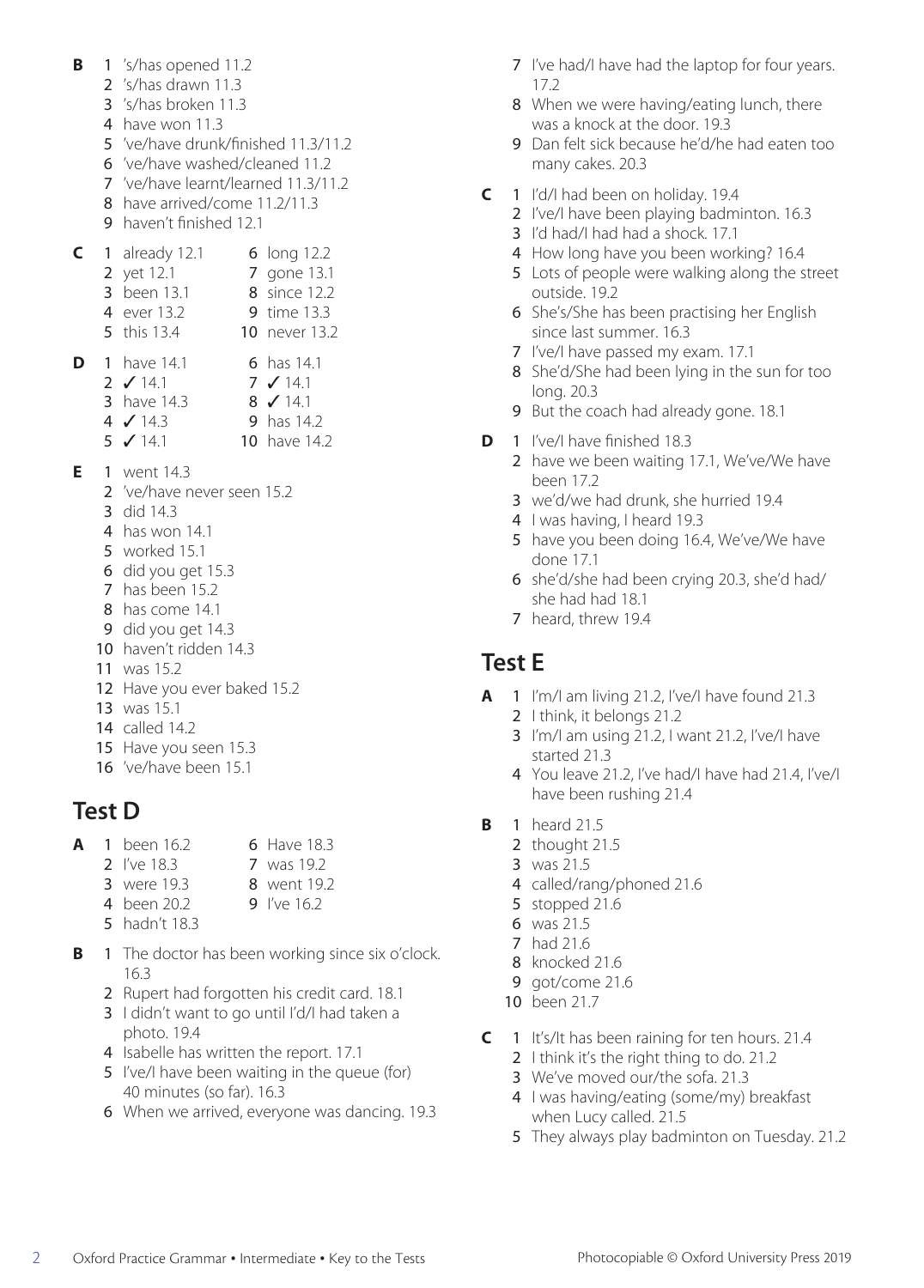- **D** 1 I was looking  $21.5$  4 I'd spent  $21.6$ 2 I'm going 21.2 5 They opened 21.3
	-
	- 3 I've been trying 21.4
- **E** 1 ✓ 21.2 5 have 21.3 2 been 21.7 6 **√** 21.7 **3** was 21.5 **7** been 21.4 4 are 21.2 8 **√** 21.6
- **F** 1 failed 21.3
	- 2 lives 21.2
	- 3 left 21.3
	- 4 had made 21.7
	- 5 were walking 21.5
	- 6 saw 21.5
	- 7 has seen 21.4
	- 8 hadn't arrived 21.6
	- 9 had been waiting 21.7/were waiting 21.5
	- 10 have been trying/have tried 21.4
	- 11 have had 21.4
	- 12 are taking 21.2
	- 13 believe 21.2
	- 14 want 21.2

## **Test F**

- **A** 1 going 24.1
	- 2 Will 23.2 or Won't
	- 3 see 27.1
	- 4 not 23.3
	- 5 to 26.3
	- 6 Shall 23.4
	- 7 is 24.2
	- 8 getting 26.1
	- 9 has 27.3
	- 10 about or going/ready
- **B** 1 What time does it get to London? 26.2
	- 2 I'll tell her when I see her this evening. 27.1
	- 3 He's about to fall asleep. 26.3
	- 4 We're/We are meeting in town later. or We're/ We are going to meet in town later. 26.1
	- 5 I'll send you a postcard. 23.2
	- 6 I can read a book while I'm waiting. 27.3
	- 7 I'm/I am going to lie down. 24.1
	- 8 All your friends will be there. 23.4
	- 9 No one can go into the building until the police have searched it. 27.3
- **C** 1 will 25.1 6 have 27.3
	-
	- 2 is 27.1 7 will 25.1
	- **3** will 25.1 **8** having/holding 26.1
	- 4 going 24.1 9 starts/begins 26.2
	- 5 to 24.2 10 will 25.1
- D  $1$  leaves  $26.2$ 
	- 2 I'm going to apply 25.1
	- 3 I'll help 25.2
	- 4 it's about to open 26.3
	- 5 I go 27.1
	- 6 Are you doing 26.1
- E 1 I'm/I am going to have a rest. 24.1
	- 2 (The) term starts on 6 September. 26.2
	- 3 There will be a world war in five years' time. 23.2
	- 4 Jasmine and I are/We're playing tennis tomorrow. 26.1
	- 5 Prices will probably fall. 25.3 or Prices are probably going to fall.
	- 6 The car is/We're going to crash! 24.3

#### **Test G**

- A 1 going 24.3 5 was 29.2
	- 2 be 28.3 6 are 26.1
	- 3 will 23.1 <br> **7** to 24.2 4 don't 26.2 8 about 26.3
- B 1 is 26.2 5 √ 28.3 2  $\sqrt{26.3}$  6  $\sqrt{29.2}$ 3 be 23.3 7 will 27.2 4 for 26.3 8 to 29.1
- C 1 'll/will be having 28.2
	- 2 was going to drive 29.2
	- 3 'll/will be working 28.2
	- 4 'll/will have done 29.1
	- 5 were going to buy 29.2
	- 6 'll/will have had 29.1
- D 1 I'm/I am going 26.1 or I'm/I am going to go 24.1
	- 2 I'm/I am leaving 26.1 or I leave 26.2 or I'm going to leave 24.1
	- 3 I'm/I am visiting 26.1 or I'm/I am going to visit 24.1
	- 4 That'll/That will be 25.1
	- 5 starts 26.2/is starting 26.1
	- 6 you get 27.2
	- 7 I'll/I will tell 23.2
- E 1 We'll wait for you. 23.2
	- 2 This train stops at Bath. 26.2
	- 3 My friend was going to meet us. 29.2
	- 4 Adrian is having a job interview on 17 October. 26.1
	- 5 We'll/We will have finished our meal by eight o'clock. 29.1
	- 6 I might go on the trip. 30.3
	- 7 The fire is about to go out. 26.3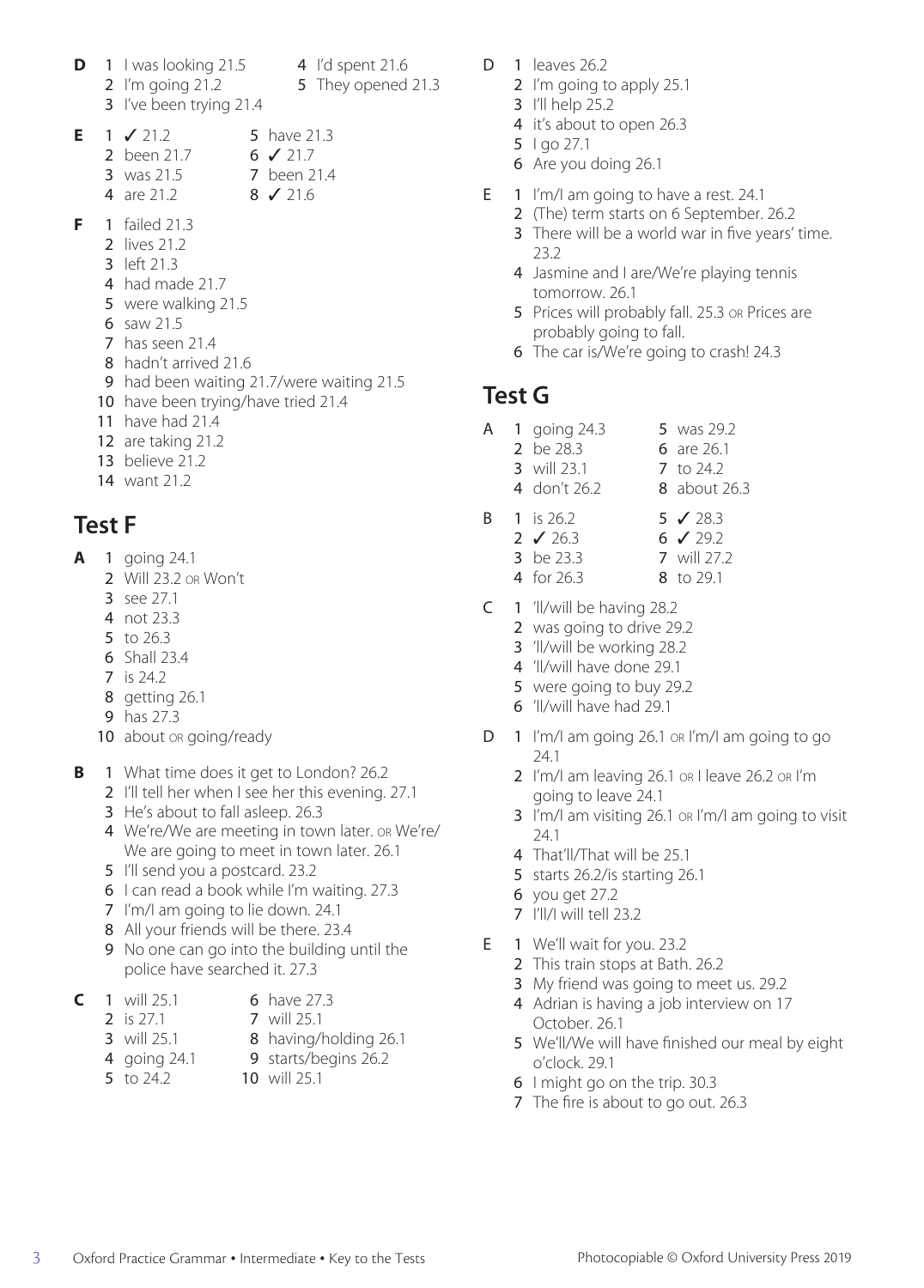- F 1 I'm going to move 24.1
	- 2 I'll take 23.2
	- 3 we're going 26.1
	- 4 He's going to jump 24.3
	- 5 I'll be using 28.3

## **Test H**

- A 1 Where have you been? 36.2
	- 2 Do you sell batteries? 34.2
	- 3 Who does this phone belong to? 39.1
	- 4 How long are you staying here? 36.3
	- 5 What is your new office like? 38.2
	- 6 Which of the flights are full? 39.2
	- 7 What time does the carnival start? 36.3
	- 8 What holiday has Isabelle decided on? 38.1
- **B** 1 How old 36.3 **7** Who 39.2
	- 2 What colour 36.3 8 How 38.2
	- **3** Whose 37.2 **9** How far 36.3
		-
	- 4 How much 36.3 10 How often 36.3 5 Which 39.1 **11** What 39.1
	- 6 What kind 36.3
- C 1 Are you a student here? 34.2
	- 2 How many cakes have you eaten? 37.2
	- 3 Did you enjoy your walk? 34.2
	- 4 Where have your friends gone? 36.2
	- 5 What kind of music do you like? 36.3
	- 6 Does Peter play tennis? 34.2
	- 7 What are you talking about? 38.1
	- 8 What has happened? 37.1
- D 1 Where did you buy your coat? 36.2
	- 2 Can Amy swim? 34.2
	- 3 Which band do you like best? 37.2
	- 4 Who am I speaking to? 38.1
	- 5 How much do audio systems cost? 36.3
	- 6 May/Can I come in (, please)? 34.1
	- 7 How long does the journey take? 36.2
	- 8 What did you lock the door for? 38.2
	- 9 What happens next? 37.1
	- 10 Shall we (all) go out together? 34.1
- E 1 How many cars have the Smiths got/do the Smiths have? 36.3
	- 2 Where does Jessica work? 36.2
	- 3 Why is Andrea learning English? 36.1
	- 4 What was the film like? 38.2
	- 5 When will the meeting take place? 36.2
	- 6 Who switched off the fan? 37.1
	- 7 Whose burglar alarm was ringing? 37.2
	- 8 Who did Anna go to the dance with? 38.1

#### **Test I**

- **A** 1 Who's 37.1 7 they 42.2
	- 2 don't 42.2 8 Which 39.2
	- 3 not 40.2 9 don't 40.2
	-
	- **4** has 35.2 **10** neither 42.1<br>**5** Haven't 41.2 **11** doesn't 41.2
	- **5** Haven't 41.2 **11** doesn't 41.2<br>**6** so 43.2 **12** Let's 42.3 12 Let's 42.3
- **B** 1 Where do you live? 36.2
	- 2 What are you thinking about? 38.1
	- 3 Would you like to come to my house? 34.1
	- 4 Didn't you watch the football match on television? 41.3
	- 5 May I take a photo (, please)? 34.1
	- 6 Have you seen Katherine? 34.2
	- 7 How many messages have you sent? 37.2
	- 8 Who is/Who's coming to your party? 37.1
	- 9 How often does Martin cook? 36.3
	- 10 What will the weather be (like) tomorrow? 38.2
- **C** 1 No, it hasn't. 35.2
	- 2 No, I hate it./Yes, I love it. 41.4
	- 3 Yes, I expect so. 43.2
	- 4 It isn't very nice, is it? 42.2
	- 5 Yes, please. 35.3
	- 6 So am I./I am too. 43.1
	- 7 I hope not. 43.2
	- 8 Neither did the second. 43.1
- **D** 1 How old are you? 36.3
	- 2 Did you go to college? 34.2
	- 3 What are your interests? 39.1
	- 4 Which company do you work for? 38.1
	- 5 What don't you like about your job? 41.5
- **E** 1 doesn't 40.2 9 will 42.3
	- 2 course 35.3 10 far 36.3
	- 3 neither/nor 43.1 11 so 43.2<br>4 No 41.4 12 don't 4
	- 4 No 41.4 12 don't 41.5<br>5 for 38.2 13 Which 39.
		- 13 Which 39.1
	- **6** did 42.2 **14** so 43.1<br>**7** won't 35.2 **15** hasn't 41.5
	- 7 won't 35.2 8 not 43.2 16 Which 40.2
		-

#### **Test J**

- **A** 1 mustn't 48.1 5 needn't 48.1<br>2 Would 51.3 6 Shall 51.2
	-
	- **2** Would 51.3 **3** might 46.2 **7** had 49.3
		-
	- 4 would 52.1 8 wouldn't 52.3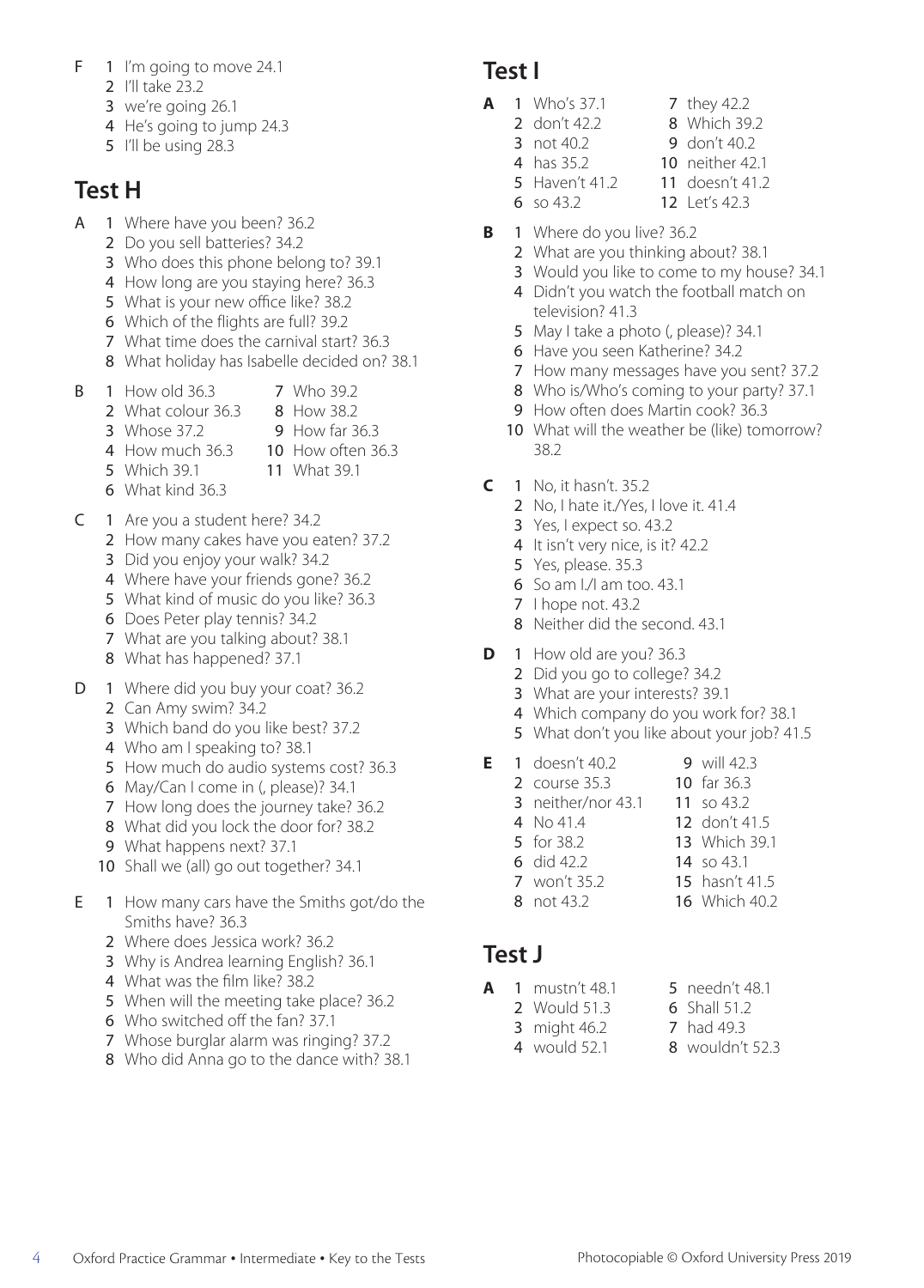- **B**  $1 \times 51.3$  **6**  $\sqrt{52.1}$ <br>**2**  $\sqrt{47.1}$  7 been 5
	- 7 been 53.2<br>8  $\sqrt{49.4}$
	- 3 to  $44.3$ <br>4 for  $50.1$
	- 9  $\sqrt{48.2}$ <br>10 be 45.3
	- 5 be 46.1
- **C** 1 We ought to be careful. 49.2
	- 2 I was able to finish all my work. 44.3
	- 3 It must have been a terrible experience for you. 53.4
	- 4 Players aren't allowed/are not allowed to have a drink. 45.3
	- 5 You'd/You had better sit down. 49.3
	- 6 The report has to be on my desk tomorrow morning. 47.1
	- 7 Joanne mightn't have/might not have received my message. 53.3
	- 8 Martin can't be jogging in this weather. 46.3
	- 9 Tessa would like a cup of coffee. 52.2
	- 10 Isabelle didn't need to clean the flat. 48.3
- **D** 1 asking permission 45.1
	- 2 giving an order 50.2
	- 3 asking for advice 49.2
	- 4 inviting 51.3
	- 5 offering to help 51.2
	- 6 making a suggestion 51.1
	- 7 refusing permission 45.2
	- 8 making a request 50.1
	- 9 expressing a wish 47.2
- **E** 1 have/need 48.2
	- 2 may/might or could 46.1
	- 3 has 47.1
	- 4 can 44.1
	- 5 allowed 45.3
	- 6 supposed 49.4
	- 7 shouldn't 49.2 or mustn't 48.1
	- 8 able 44.2

# **Test K**

- **A** 1 The film may be banned. 54.3
	- 2 Isabelle was offered a pay rise. 57.1
	- 3 The mistakes need correcting/need to be corrected. 59.2
	- 4 The situation was reported to be under control. 57.3
	- 5 The new drug is being tested. 54.2
	- 6 The machine hasn't been used for ages. 55.2
- **B** 1 is 54.2 6 been 54.2<br>2 by 55.2 7 have 58.2/
	- 7 have 58.2/get 58.3
	- 3 be 54.3/get 54.4 8 to 57.3
	- 4 were 54.2 9 being 59.1
	- 5 it 57.2
- **C** 1 The song was sung by Taylor Swift. 55.2
	- 2 Dan had his passport stolen. 58.4
	- 3 Doctors are paid a lot of money. 57.1
	- 4 I hope to be interviewed for the job. 59.1
	- 5 The floor was being cleaned. 54.2
	- 6 Julia is having her car repaired. 58.2
	- 7 Tessa got lost. 54.4
	- 8 It was agreed that the plan should go ahead. 57.2
	- 9 When did you get your kitchen decorated? 58.3
	- 10 Exercise is said to be good for you. 57.3
- **D** 1 b) 55.1 4 a) 55.1<br>2 b) 55.1 5 b) 55.1
	- 5 b)  $55.1$ 
		- 3 a) 55.1
- **E** 1 The story was written by Toni Morrison. 55.2 2 Baseball is played at this stadium. 54.2
	- 3 This shirt needs ironing/needs to be ironed. 59.2
	- 4 I got my hair cut yesterday. 58.3
	- 5 It is believed that there is going to be a war. 57.2
	- 6 My parents got divorced last year. 54.4
	- 7 I've got a report to write. 59.2
	- 8 The winner was given a prize. 57.1
	- 9 This man on TV is supposed to be the tallest person in the world. 57.3

#### **Test L**

- **A** 1 to organize 62.2 6 to be 62.2
	- 2 wearing 62.2 <br> **2** to approve 62.2 <br> **8** to buy 62.2
- - 3 to approve  $62.2$
	- 4 to be 62.2 9 waiting 62.2
	- 5 reminding 62.2
- **B** 1 We must avoid wasting so much time. 61.1
	- 2 Sometimes a country refuses to take part in the Olympics. 62.2
	- 3 I'd/I would like to see the Rocky Mountains some day. 63.2
	- 4 I meant to give Julia a nice welcome yesterday. 64.5
	- 5 I always like to see my doctor once a year. 63.1
	- 6 The buses usually stop running before midnight. 64.4
	- 7 I can't face getting up at five tomorrow. 61.3
	- 8 Last year we made an agreement to work together. 60.4
	- 9 Yesterday you promised to carry on shooting the film. 62.2
	- 10 My father seems to be getting better now. 60.2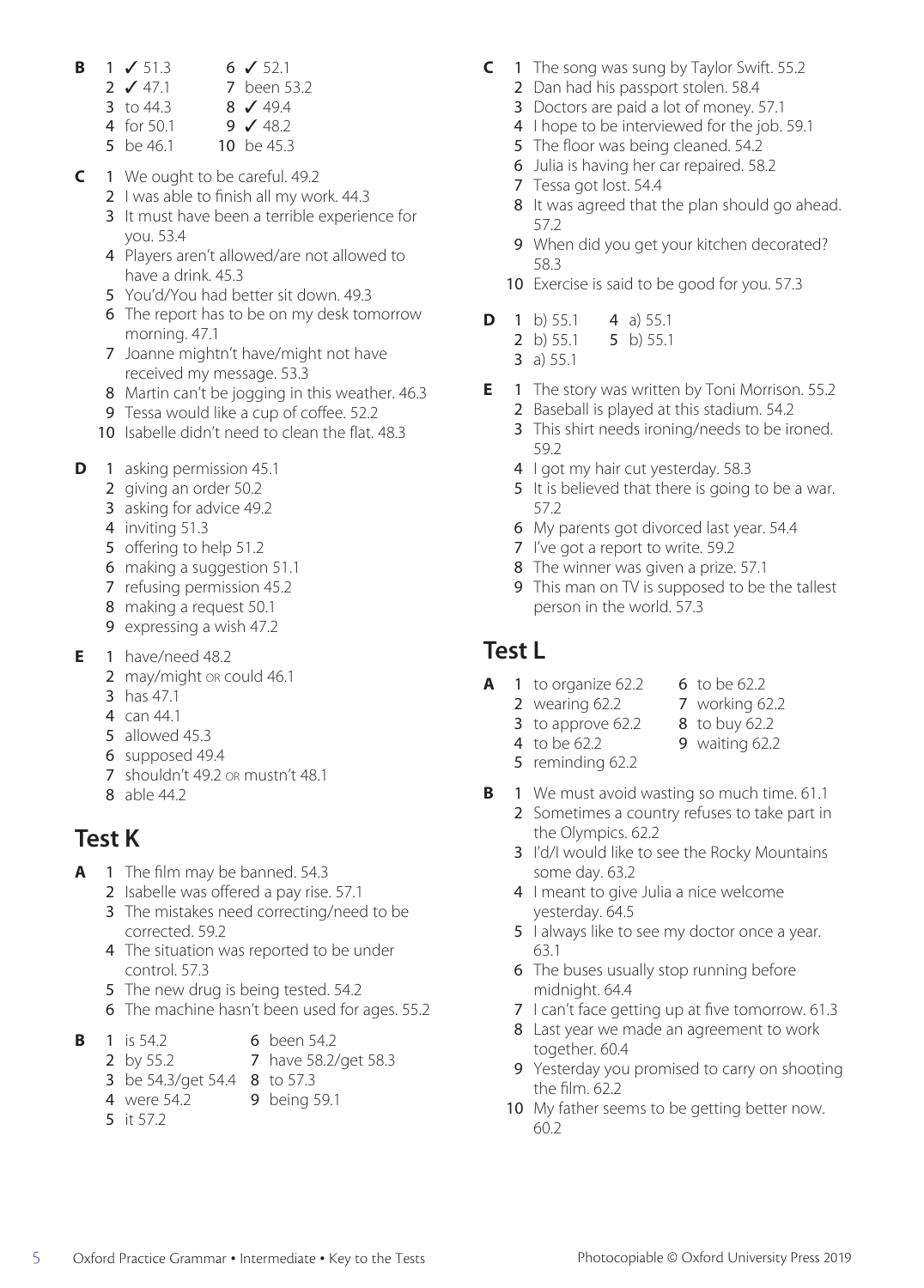- **C** 1 wait 62.3
	- 2 to 60.1
	- 3 seeing/meeting 61.1
	- 4 would 63.2
	- 5 need 64.7 or have/ought
	- 6 not 61.1
	- 7 help 61.3 or stop 64.4
	- 8 to 62.4
	- 9 on 61.4
- **D** 1 We've finished decorating the flat. 61.1
	- 2 I regret saying what I did. 64.2
	- 3 Tessa decided not to go to work. 60.1
	- 4 Do you mind helping me? 61.2
	- 5 I'm beginning to get worried. 63.3
	- 6 I can't afford to buy a new car. 60.1
	- 7 I hope to avoid making things worse. 62.5
	- 8 Peter seems to have gone away already. 60.2
- **E** 1 The children couldn't wait to see their presents. 62.3
	- 2 I can't stand getting up in the dark. 61.3
	- 3 I happened to see your brother yesterday. 62.4
	- 4 The shop tends to open ten minutes late. 60.3
	- 5 Do you fancy going for a walk? 62.3
	- 6 The police carried on watching the house. 61.4
	- 7 I'll/I will never forget seeing Nelson Mandela. 64.1

# **Test M**

- **A** 1 for 67.2 6 to 69.2(3) 2 in 75.1 7 enough 68.3<br>3 √ 70.3 8 for 74.3 3 **√** 70.3 8 for 74.3<br>4 **√** 66.3 9 them 67 9 them 67.3 5 ✓ 65.4 10 ✓ 73.2
- **B** 1 to get 71.2 8 to follow 68.2 **2** making 70.2 **9** to be 67.4 **3** reaching 70.2 **10** to do 65.2 4 running 65.4 11 respect 69.2(3) 5 dreaming 73.1 12 to do 65.2 **6** to happen 65.3 **13** buying 65.5 7 ordering 73.2 14 order 69.2(2)
- **C** 1 We saw Rupert looking in a shop window.
	- 74.1 2 I remember the clown falling over, 65.4
	- 3 Tessa wasn't sure which way to go. 66.3
	- 4 The porter just stood there expecting a tip. 75.1
	- 5 How about going to the barbecue? 73.2
	- 6 Lucy is used to (always) living in the country. 72.2
	- 7 I'm afraid of hurting myself. 71.1
- 8 Christopher apologized for forgetting to pay. 70.2
- 9 The food was too cold for Michelle to eat. 68.3
- 10 It was silly of Katherine to give away the secret. 67.5 or Katherine was silly to give away the secret.
- **D** 1 after 73.3 8 to 72.2
	- 2 to 65.2 9 how 66.2
	- **3** used 72.1 **10** of 71.1<br>**4** to 71.2 **11** for 68.1 4 to  $71.2$ 
		-
	- 5 having/eating 70.2 12 by 73.2
		-
	- **6** of 67.5 **13** Having 75.2<br>**7** to 68.4 **14** put 74.4 14 put 74.4
- **E** 1 breaking 70.3, knock 74.4
	- 2 to see 69.1(8), to forget 68.4
	- 3 doing 73.3, to write 69.1(2)
	- 4 to bother 71.3, to ask 66.2
	- 5 to play 72.1, watch 69.2(2)

### **Test N**

- **A** 1 a 77.2 5 **√** 77.2<br>2 **√** 76.1 6 some 7
	- 6 some 77.1
	- 3 **√** 77.2 7 an 78.3 4 a 76.1 8 an 78.3
		-
- **B** 1 much 76.3 6 saving 80.1 2 clothes 80.1 <br>7 doesn't 79.3
	- **3** pairs 81.1 **8** was 79.1
	- 4 fun 76.1 9 was 79.1
	- 5 is/was 79.5 10 piece/slice 78.1
- **C** 1 Every window was broken. 79.2
	- 2 My earnings aren't enough to live on. 80.1
	- 3 There was litter everywhere. 77.2
	- 4 We went to the hotel to get some food. 76.1
	- 5 Rachael bought a pair of binoculars. 81.1
	- 6 There's a book sale in the town hall. 82.2
	- 7 I'll have a glass of orange juice, please. 78.3
	- 8 The reporter needed two pieces/bits/items of information. 77.2
- **D** 1 We can't sit here because the grass is wet. 79.1
	- 2 Do you want (some) butter on your bread? 76.1
	- 3 All my belongings were stolen. 80.1
	- 4 Do you have any information about hotels? 77.2
	- 5 The police are questioning two men. 81.3
	- 6 Can we have two coffees/two cups of coffee, please? 78.4
	- 7 The news isn't very good, I'm afraid. 80.2
	- 8 I just want to go into this shoe shop. 82.2
	- 9 It's only a short journey by train. 79.2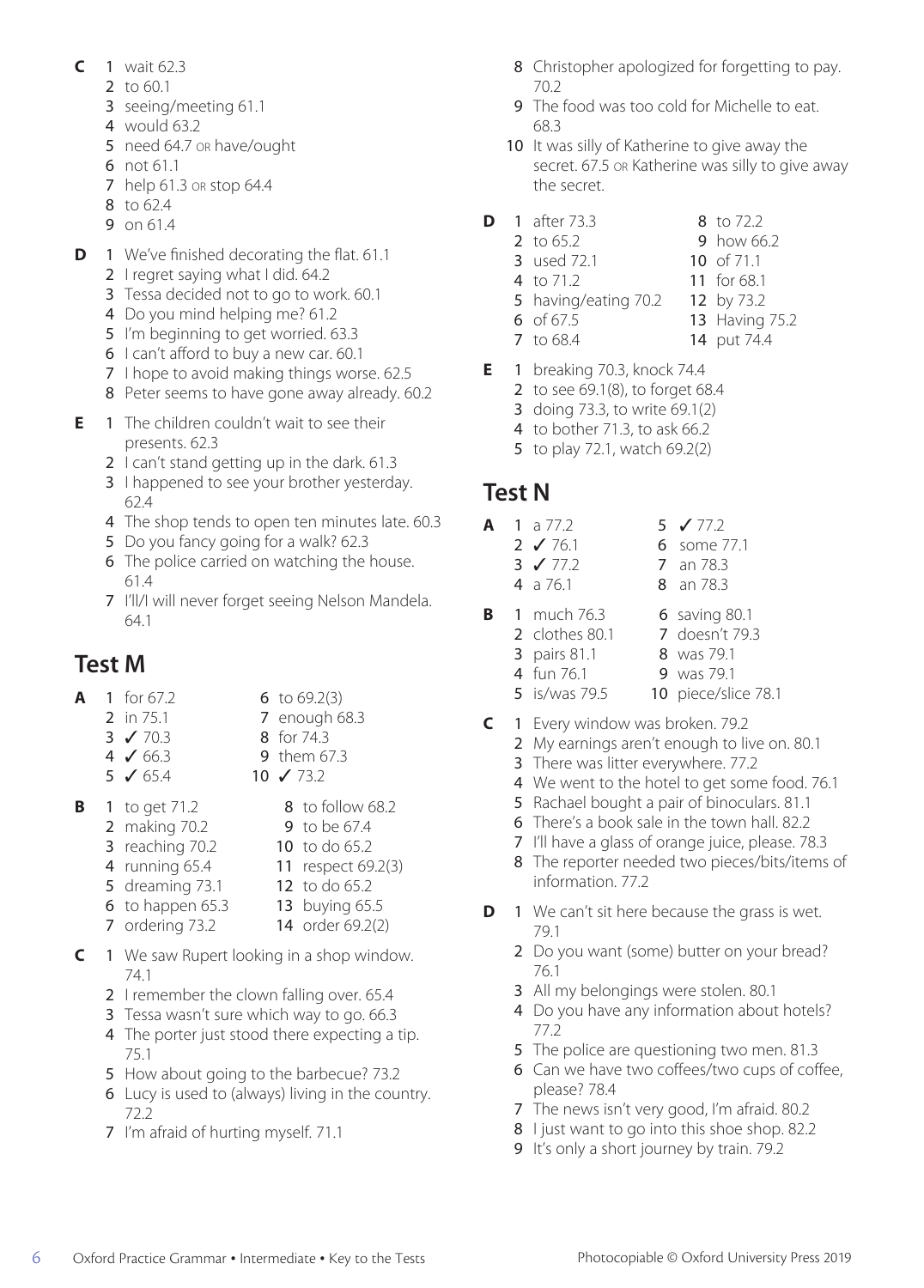|      |                                                                                                                                                                             | <b>10</b> any 77.2     |
|------|-----------------------------------------------------------------------------------------------------------------------------------------------------------------------------|------------------------|
|      |                                                                                                                                                                             | 11 meat 76.1           |
| 77.2 |                                                                                                                                                                             | <b>12</b> were 80.1    |
|      |                                                                                                                                                                             | <b>13</b> A noise 78.2 |
| 82.1 |                                                                                                                                                                             | <b>14</b> were 81.3    |
|      |                                                                                                                                                                             | 15 is 79.3             |
|      |                                                                                                                                                                             | 16 light 78.3          |
|      |                                                                                                                                                                             | 17 sports club 82.2    |
|      |                                                                                                                                                                             | 18 means 80.3          |
|      |                                                                                                                                                                             | 19 woods 78.4          |
|      |                                                                                                                                                                             | 20 has 79.2            |
|      | 1 wears 79.2<br>2 a piece of advice<br><b>3</b> the football match<br>4 customs 80.1<br>5 are 81.2<br>6 many 76.3<br>7 is 79.5<br>8 these glasses 81.1<br>9 steelworks 80.3 |                        |

#### **Test O**

| A | 1 a $83.2$ | 9 the 84.2         |
|---|------------|--------------------|
|   | 2 the 84.3 | 10 the 83.2        |
|   | 3 the 88.2 | 11 a $89.2$        |
|   | 4 The 83.2 | 12 a $83.2$        |
|   | 5 the 90.5 | 13 one 85.2        |
|   | 6 a $85.3$ | <b>14</b> the 83.2 |

- The 83.2 15 The 83.2
- the 83.2
- **B** 1 work 87.2
	- quite a difficult 89.2
	- Golf 86.2
	- School 87.1
	- a really nice 89.2
	- some photos 85.4
	- the violin 86.3
	- breakfast 84.6
	- an X-ray 84.4
	- the radio 86.3
	- the environment 84.2
	- such terrible 89.3

 $C = 1$  / 86.2

- a 89.2
- ✓ 88.2
- an 84.4
- a 83.2
- the 90.3
- ✓ 90.6
- a 83.2
- ✓ 88.4
- 10 some 85.4/the 83.2 or √
- a 83.2
- a 84.3
- one 85.2
- a 83.2 or one
- the 83.2
- What 89.4 or Such
- so 89.3
- the 84.3
- **D** 1 ✓ 87.2 7 ✓ 87.1
	- 2 **✓** 88.6 8 A 85.2<br>3 The 86.2 9 **✓** 89.3  $9 \times 89.3$
	-
	- 4 the 89.4 10  $\checkmark$  90.10<br>5  $\checkmark$  85.4 11  $\checkmark$  86.3  $11 \times 86.3$
	- the 88.5
- **E** 1 a beautiful city 84.3
	- 2 The weather 84.2
	- Easter 88.3
	- Princes Street 90.7
	- 5 the Royal Scottish Museum 90.9
	- the Highlands 90.4
	- mountains 86.2
	- a thing 89.3
	- the sea 87.2
	- Corfu 90.2
	- 11 some sunshine 85.4 or sunshine
	- beach holidays 88.2

#### **Test P**

- **A** 1 b) 97.2 <br>**4** a) 95.3<br>**2** b) 93.1 <br>**5** b) 97.3
	- 5 b)  $97.3$
	- a) 92.4 6 c) 94.1
- **B** 1 either 97.3 5 Some 96.1 2 Someone 94.2 6 People's 93.1 these 91.1 **7** that 91.2
	- a few 95.3 8 Katherine's 92.5
- **C** 1 a 95.3 6 None 96.4<br>**2** mine 92.1 7 all 96.2
	-
	- mine 92.1
		- 3 of 92.5 8 lot 95.1
		- 4 many 95.2 9 whole 97.2
		- anyone 94.2
- **D** 1 That was a very good idea of yours. 92.5
	- You've got a lot of books, haven't you? 95.1
	- 3 I don't know the time of the meeting. 93.2
	- Dan has hurt his leg. 92.3
	- All (of) the rooms in the house were cold. 96.2
	- Wear anything it doesn't matter what. 94.3
	- Each of the four doors was locked. 97.1
	- 8 I live my life, and my sister lives hers. 92.1
	- Both socks/Both the socks/Both of the socks have got holes in them. 97.3
	- 10 Here's a copy of this week's magazine. 93.3
	- 11 This sweater is losing its colour. 92.2
	- 12 I want some paper, but there's none in here. 96.4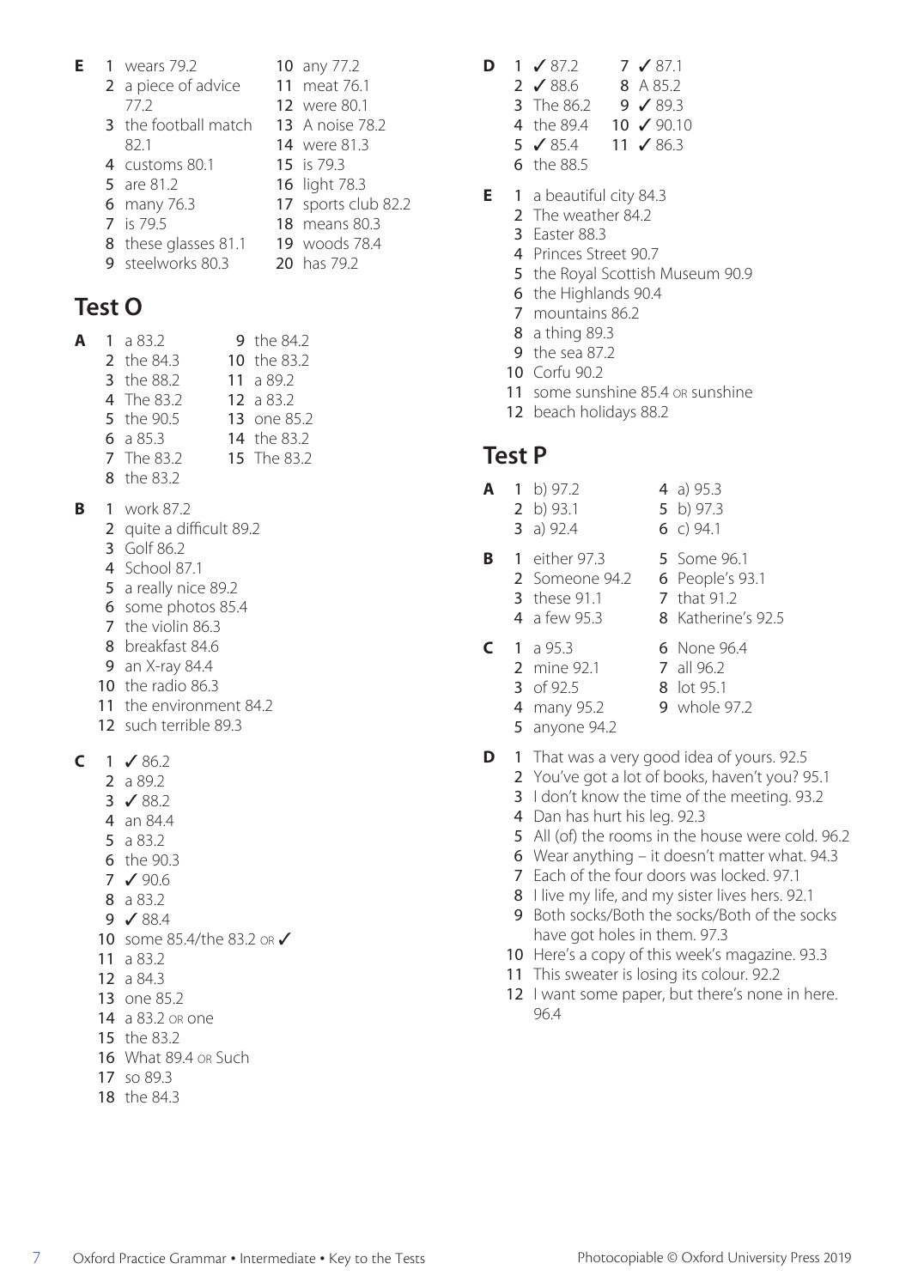- **E** 1 I've lived here most of my life. 96.2
	- 2 Every hotel was full. 97.1
	- 3 The house on the corner is bigger than ours. 92.1
	- 4 I've forgotten the name of my doctor. 93.1
	- 5 We have had/We've had little warning of the changes. 95.3
	- 6 So many people have applied for the job. 95.2
	- 7 I met an old boyfriend of yours at a party. 92.5
	- 8 Neither of the chairs is/are comfortable. 97.3
	- 9 My holiday starts in ten days' time. 93.3

# **Test Q**

|   |   | 1 himself 100.3                                                                | 7 lt 99.2                                                                          |
|---|---|--------------------------------------------------------------------------------|------------------------------------------------------------------------------------|
|   |   | 2 They 98.2                                                                    | 8 They 98.3                                                                        |
|   |   | 3 We 98.2                                                                      | 9 ourselves 98.4                                                                   |
|   |   | 4 them 98.2                                                                    | <b>10</b> her 98.2                                                                 |
|   |   | 5 us 98.2                                                                      | 11 me 98.2                                                                         |
|   |   | 6 themselves 100.4                                                             |                                                                                    |
| В |   | 1 yourself 100.3<br>2 it 99.2<br>3 some 102.3<br>4 us 100.3<br>5 Me 98.2       | 6 ones 102.2<br><b>7</b> there 99.1<br>8 each other's 101.2<br><b>9</b> else 103.4 |
| C |   | 1 one 102.3<br>2 everyone/everybody<br>103.1<br>3 herself 100.3<br>4 one 102.2 | 5 lt 99.2<br>6 something 103.1<br>7 one 102.3<br>8 You 98.3<br>9 ourselves 101.1   |
| D | 1 | one 102.3                                                                      | 7 everyone/                                                                        |

- 2 himself 100.4 everybody 103.3
- **3** something 103.1 **8** it 99.2
- 
- 4 it 99.2 9 there 99.1
- 5 her 98.2 10 each 101.2
- 6 There 99.1 11 them 98.2
	- 12 him 98.2
- **E** 1 There's/There is a train leaving in ten minutes. 99.3
	- 2 I think someone is/someone's coming up the stairs. 103.3
	- 3 Let's meet at eight o'clock, shall we? 100.5
	- 4 We haven't got a boat, but we'd like one. 102.3
	- 5 Let's do something different/something else today. 103.4
	- 6 They are/They're going to build a new motorway through here. 98.3
- 7 I'm afraid I haven't done anything all day. 103.2
- 8 Everyone enjoyed themselves at the barbecue. 100.2, 100.4
- 9 If you're buying a loaf, get a nice fresh one. 102.2
- 10 I've looked everywhere for my credit card. 103.1
- 11 The two friends still see each other/see one another occasionally. 101.2

# **Test R**

- **A** 1 freely 109.3
	- 2 The young man 106.3
	- 3 hungry 104.2
	- 4 thoughtfully 108.3
	- 5 right 109.2
	- 6 fascinating 107.2
	- 7 similar 104.3
	- 8 well 109.4
	- 9 the disabled 106.2
	- 10 confused 107.2
	- 11 scientifically 108.2
	- 12 frightened 104.3
- **B** 1 This is a nice place. 104.2
	- 2 I can't find the large biscuit tin. 105.2
	- 3 Tessa behaved in a silly way. 109.1
	- 4 Your coffee is getting cold. 104.2
	- 5 They live in a lovely old stone house. 105.3
	- 6 This hospital is for the mentally ill. 106.2
- **C** 1 expensive 104.2 **5** amusing 107.2 2 nice 104.2 6 elderly 109.1
	-
	- **3** surprised 107.2 **7** friendly 109.1 4 carefully 108.1 8 free 109.3
- **D** 1 The drink tasted strange. 108.3
	- 2 Obviously, the sick need to be looked after. 106.1
	- 3 The dog was asleep. 104.3
	- 4 The young woman spoke politely. 108.1
	- 5 The train arrived late. 109.3
	- 6 The film ends dramatically. 108.2
	- 7 Katherine shouted angrily. 108.2
	- 8 Billiards is an indoor game. 104.3
	- 9 The clown was amusing. 107.2 or People found the clown amusing.
	- 10 There was hardly any time left. 109.3
- **E** 1 I tasted the soup carefully. 108.3
	- $2 \times 105.3$
	- 3 Are the children asleep? 104.3
	- 4 It's a school for the deaf/for deaf people. 106.3
	- 5 It's a nice new leather jacket. 105.3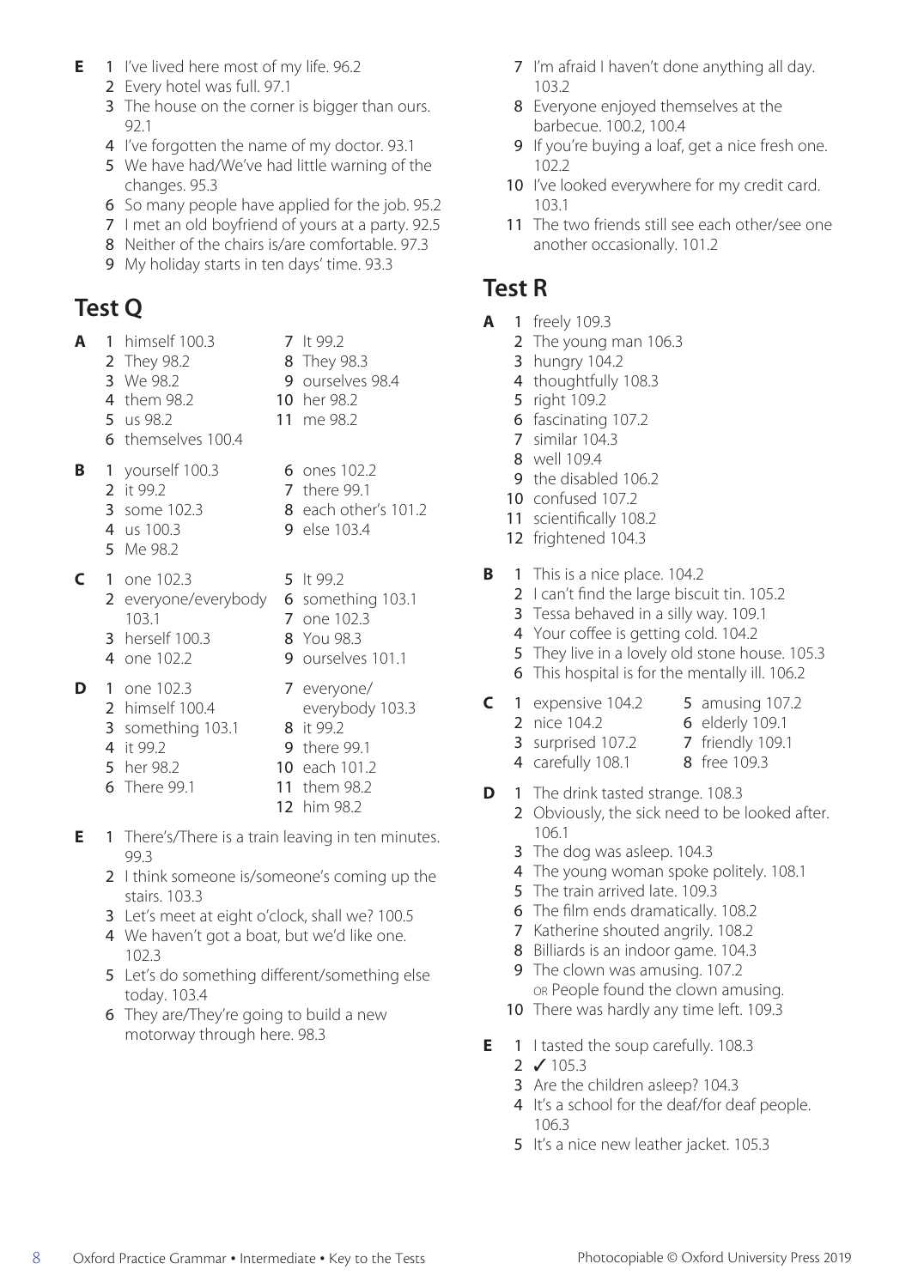- 6 The rich are/Rich people are very lucky. 106.1
- 7 ✓ 109.4
- 8 He used a thick green paper towel. 105.3
- $9 \times 106.1$
- 10 The course I started was boring./I was bored with the course I started. 107.2
- 11 I often talk to the two old people/men/ women next door. 106.3
- 12 The smoke rose high into the air. 109.3
- 13 ✓ 104.2
- 14 We felt disappointed when we lost. 107.2
- 15 Everyone seemed very nervous. 108.3
- 16 Tessa drives too fast. 109.2
- 17  $J 1072$

### **Test S**

- **A** 1 more intelligent 110.2
	- 2 cleaner 110.2
	- 3 thinner 110.3
	- 4 more carefully 110.4
	- 5 worse 110.5
	- 6 later 110.3
	- 7 longer 110.4
	- 8 more useful 110.2
	- 9 sooner 110.4
	- 10 busier 110.3
	- 11 more annoyed 110.2
	- 12 more nervous 110.2

| B | 1 funniest 110.3                           | 6 farthest/furthest 110.5 |
|---|--------------------------------------------|---------------------------|
|   | 2 most horrible 110.2 7 most helpful 110.2 |                           |
|   | 3 most recent 110.2                        | 8 most modern 110.2       |
|   | 4 largest 110.3                            | <b>9</b> earliest 110.4   |
|   | 5 most boring 110.2 10 saddest 110.3       |                           |

- **C**  $1 \checkmark$  111.4 6  $\checkmark$  111.2 2 the 111.2 7 most 110.1 3 ✓ 111.3 8 ✓ 111.5 **4** a 112.2 **9** of 111.3<br>**5** so 112.4 **10** more 11 10 more 112.3
- **D** 1 nicer 111.2 5 in 111.3
	- 2 as 111.4 6 bit 112.2
		- **3** least 112.1 **7** as 111.4
	- 4 than me 111.5 8 the easier 112.4
- **E** 1 is bigger than the living room 111.2 2 fitter than I am 110.3, 111.2
	- 3 is as big as 111.4
	- 4 just get higher and higher 112.3
	- 5 is more expensive than 110.1, 111.2
	- 6 is the least difficult 112.1
	- 7 more and more excited 112.3
	- 8 most romantic story I've ever 111.3

#### **Test T**

- **A** 1 I quite like old cowboy films. 115.3
	- 2 Have you finished this magazine yet? 114.2
		- 3 This coat is too big. 117.2
		- 4 Have the children already had their dinner?/ Have the children had their dinner already? 114.3
		- 5 You certainly don't look ill. 113.7
		- 6 We don't go out much. 115.4
		- 7 I think everyone works fairly hard. 115.2
		- 8 I still don't know the date of the meeting. 114.3
	- 9 The others are just getting ready. 113.2
	- 10 I have to go to work on Saturdays./On Saturdays I have to go to work. 113.8
- **B** 1 This game is rather silly. 115.2
	- 2 I've already paid the bill./I've paid the bill already. 114.3
	- 3 The alarm isn't loud enough. 117.2
	- 4 Jonathan passed the test easily./Jonathan easily passed the test. 113.3
	- 5 The children play cards a lot. 115.3
	- 6 They didn't sell enough tickets. 117.2
	- 7 You ask too many questions. 117.2
	- 8 I'm not a member of the club any more. 114.4
	- 9 It's warm enough to sit outside. 117.3
- **C** 1 yet 114.2
	- 2 still 114.3
	- 3 rather 116.3
	- 4 enough 117.2
	- 5 many 117.2
	- 6 to 117.3
	- 7 any 114.4
	- 8 no 114.4
	- 9 bit 115.1
	- 10 soon 113.5
- **D** 1 I didn't sleep very well last night./Last night I didn't sleep very well. 113.5
	- 2 I think I need to rest a little. 115.3
	- 3 I don't work for the company any longer. 114.4
	- 4 The article is fairly interesting. 115.1
	- 5 Tessa locked the door carefully./Tessa carefully locked the door.113.3
	- 6 You aren't tall enough to play basketball.117.2
	- 7 We went to town yesterday./Yesterday we went to town. 113.8
	- 8 I like this music very much./I very much like this music. 115.4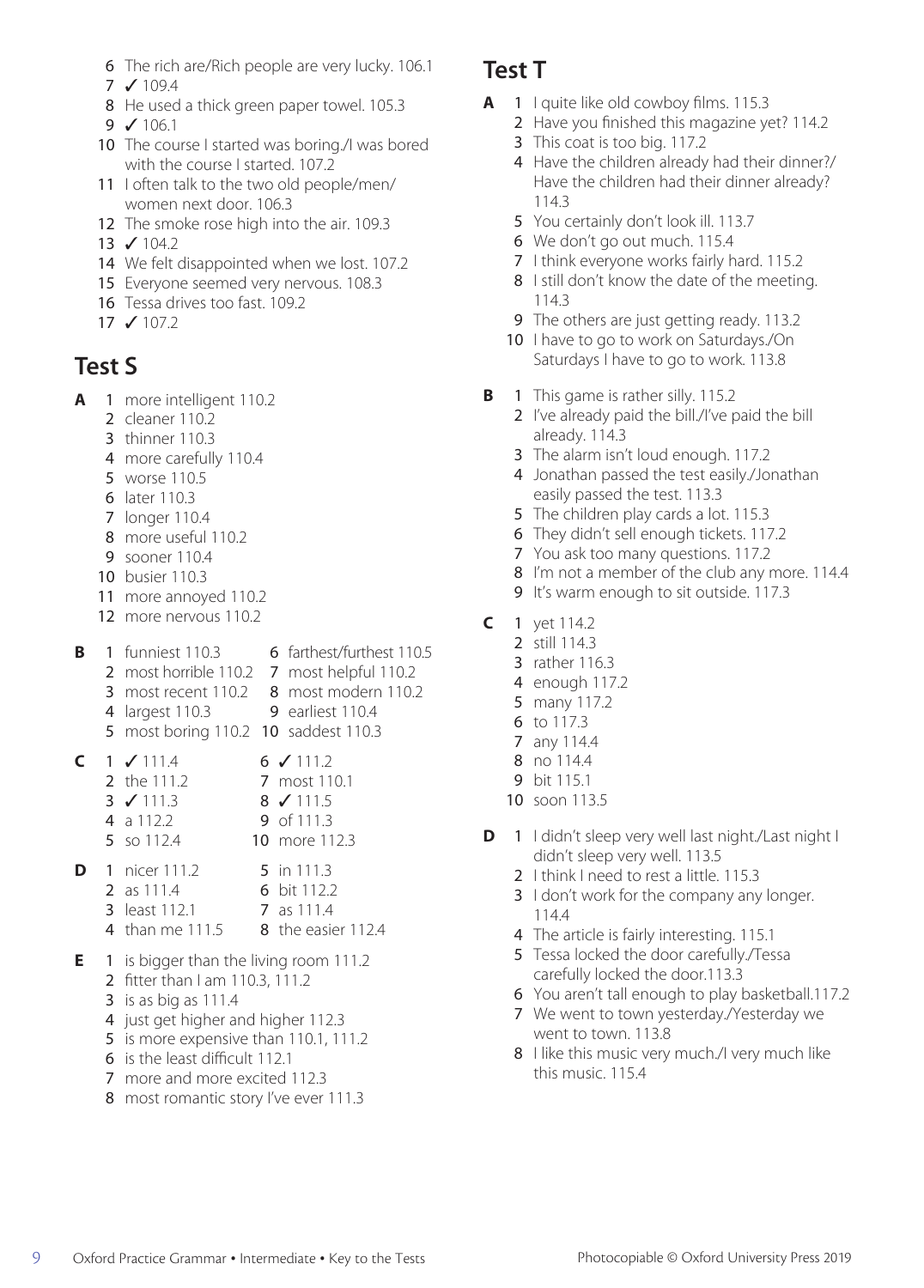- **E** 1 We go to the cinema a lot. 115.3
	- 2 Adrian always wears jeans. 113.6
	- 3 These shoes aren't big enough. 117.1
	- 4 I no longer live in Birmingham. 114.4
	- 5 Katherine spent too much money in the sales. 117.2

# **Test U**

- **A** 1 The doctor has been working for 12 hours. 121.2
	- 2 We had a great time at the festival. 119.2
	- 3 The woman was getting out of the car. 118.1
	- 4 The players had numbers on their shirts. 119.1
	- 5 The new manager takes over in two weeks' time. 120.3
	- 6 Anna drove to the garage to get some petrol. 118.2
	- 7 We were sitting at the back of the room. 119.3
- **B** 1 on 119.3 6 on 119.1 2 ago 121.3 7 in 120.3 **3** on 120.1 **8** across 118.1 4 at 120.1/by 122.2 9 during 122.1/in 5 at 119.3 10 until/till 122.2
- **C** 1 the 120.2 5 on 120.1 2 **√** 118.1 6 **√** 119.3 3 ✓ 122.3 7 ✓ 122.2
	- 4 the 118.1

|  | 1 on 119.3           | <b>10</b> between 124.3 |
|--|----------------------|-------------------------|
|  | 2 for 123.1          | 11 like 122.3           |
|  | 3 by 122.2           | 12 with 125.2           |
|  | 4 at 123.2           | 13 ago 121.3            |
|  | 5 since 121.2        | 14 for 124.4            |
|  | 6 with 124.2         | 15 until 122.2          |
|  | 7 above 118.1        | 16 for 125.1            |
|  | 8 of 124.3           | 17 in 120.1             |
|  | <b>9</b> while 122.1 | 18 to 125.4             |
|  |                      |                         |

- **E** 1 Scott lives in Washington. 119.1
	- 2 I'm travelling to Italy on business. 120.1
	- 3 I'm busy on Friday morning. 120.1
	- 4 They've/They have been playing (for) an hour. 121.1
	- 5 Jonathan is very good at tennis. 125.3
	- 6 I'm rather busy at the moment. 120.1
	- 7 We went/travelled to Budapest by air. 123.3
	- 8 Dan goes past the newsagent's every day. 118.1
	- 9 The company is planning (to make) a reduction in the workforce. 124.3
	- 10 We got to our guest house in time for a meal. 120.2

### **Test V**

- **A** 1 I must pay for my ticket. 126.2
	- 2 I'm going to put on that expensive grey coat I bought. 128.3
		- 3 She's invited us to lunch. 127.2
		- 4 He's looking at them. 126.1
		- 5 The police prevented me from leaving. 127.2
	- 6 I'm going to turn it off. 128.3
- **B** 1 about 126.3 **5** up 130.2
	- 2 out 130.2 6 at 126.2
	- **3** on 128.2 **7** through 129.3
	- 4 off 128.1 8 up for 131.2
- **C** 1 You've left one out. 128.2
	- 2 I've never heard of it. 126.3
	- 3 They ran away from it. 131.1
	- 4 You must congratulate her on her success. 127.2
	- 5 She's going to set up her own company. 129.2
	- 6 He reminds me of an old school friend of mine. 127.3
	- 7 He wants to put it forward at the meeting. 129.3
- **D** 1 as 127.2
	- 2 about/of 127.3
	- 3 look/watch 131.2
	- 4 in 126.2
	- 5 from 127.1
	- 6 on 127.2
	- 7 at 127.2
	- 8 out 129.1 or over
	- 9 out 125.1
	- 10 forward 131.2
	- 11 woke 129.1
	- 12 up 129.1
- **E** 1 You're too young to give up working. 129.2
	- 2 This bag belongs to Jessica. 126.1
		- 3 Everyone carried on working as usual. 130.2
		- 4 They discussed the plan. 126.3
		- 5 I've/I have run out of money. 131.2
		- 6 I explained the problem to the police./I explained to the police what the problem was. 127.3
		- 7 I wouldn't put up with such terrible conditions. 131.2
		- 8 They'll have to put off the game/put the game off. 128.2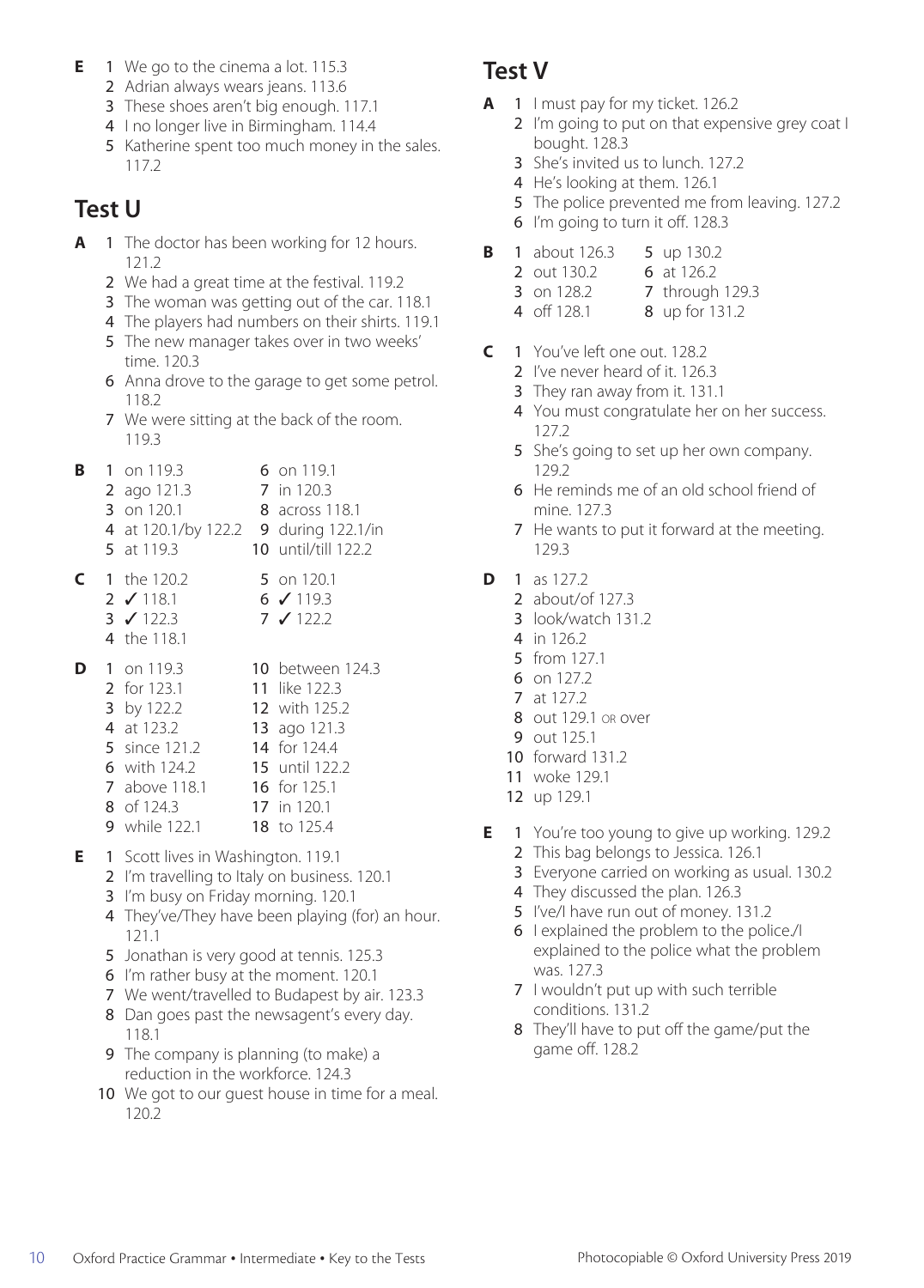#### **Test W**

- **A** 1 me 135.4 5 **√** 133.2 2 did 135.3 6 me 132.3 3 ✓ 136.2 7 did 134.2 4 that 135.2 8 for 136.1
- **B** 1 was 134.2 5 told 132.3 2 previous 133.2 6 that 133.2
	-
	- **3** whether 135.2 **7** could 134.3<br>**4** not to 136.1 **8** suggested 1 8 suggested 136.2
- **C** 1 they 133.2
	- 2 that/if/whether 132.2
	- 3 she 133.2
	- 4 to 132.1
	- 5 didn't 134.2
	- 6 had 134.2
	- 7 wouldn't/didn't 134.3
	- 8 if/whether 135.2
	- 9 wanted/needed/had 135.1
	- 10 next/following/same 134.2
- **D** 1 she said she felt quite excited. 133.2, 134.2
	- 2 he said he couldn't remember the password. 133.2, 134.3
	- 3 he said he wouldn't be at the next meeting. 133.2, 134.3
	- 4 they said they had/they'd got a problem. 133.2, 134.2
	- 5 she said she'd been swimming/she had been swimming. 133.2, 134.2
	- 6 they said they would like to be in the show. 133.2, 134.3
	- 7 he said he didn't need any help. 133.2, 134.2
	- 8 she said her sister was coming to see her. 133.2, 134.2
- **E** 1 A police officer told Christopher to stop shouting. 136.1
	- 2 Tessa admitted eating all the cake/having eaten all the cake the day before/the previous day. 133.2, 136.2
	- 3 Adrian apologized for being rude/for having been rude. 136.2
	- 4 Simon invited Lucy to join him for lunch. 133.2, 136.2
	- 5 Martin asked Isabelle if/whether someone called/someone had called at her flat an hour before. 133.2, 135.2
	- 6 Peter insisted on leaving. 136.2

#### **Test X**

- **A** 1 for 139.1
	- 2 entering 143.1
	- 3 which 136.2
	- 4 only 143.2 5 who 142.1
	- 6 whom 139.3
	- 7 that you took 138.1
	- 8 where 142.3
	- 9 which 142.4
	- 10 whose 140.1
- **B** 1 This isn't the train on which I normally travel. 139.3/This isn't the train (that/which) I normally travel on. 139.2
	- 2 The letter (that) I opened wasn't for me. 137.2
	- 3 The reason (why/that) I didn't know was that no one had told me. 142.3
	- 4 What we should do is call the police. 140.2
	- 5 I didn't know the name of the man who/that helped me. 138.2
	- 6 Rupert knows the family whose house is for sale. 140.1
	- 7 Einstein, who failed his university entrance exam, discovered relativity. 141.2
	- 8 The person we talked to was very friendly./ The people we talked to were very friendly. 138.2
	- 9 It's the President who makes the important decisions. 140.3
	- 10 I can't find my diary, which is a real nuisance. 142.4
	- 11 Outside the door was a pair of boots covered in mud. 143.1
	- 12 Lake Superior, which lies on the US-Canadian border, is the largest lake in North America. 142.1
- $C = 1$  who or that 137.2
	- 2 that/which 137.2
	- 3 that/which 138.1
	- 4 it 140.3
	- 5 that 140.3
	- 6 what 140.2
	- 7 whose 140.1
	- 8 which 142.4
	- 9 what 140.2
	- 10 who 142.2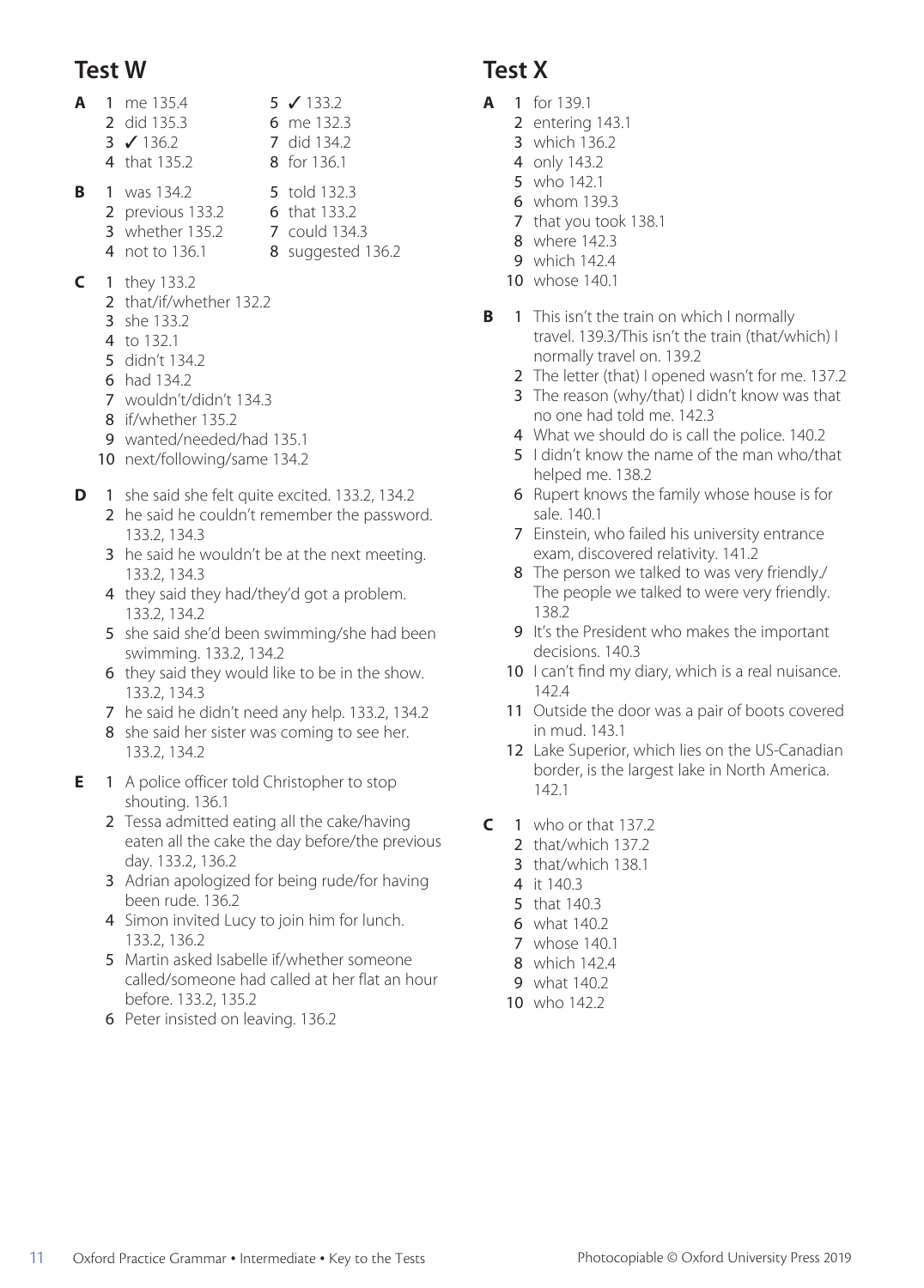- **D** 1 that/which crashed was 137.2/, which crashed, was 142.1
	- 2 (when/that) Martin called (.) Tessa was 142.3
	- 3 offices, which are new, are 142.1 (OR new offices are)
	- 4 stolen from a car have been 143.1/that/which were stolen from a car have been 137.2
	- 5 (that/which) you were looking at is 139.1-2
	- 6 Theatre, which dates from 1896, is 142.1
	- 7 whose dog was run over was 140.1
	- 8 the first (person) to solve 143.2/the first (person) who solved 137.2
	- 9 selling newspapers was standing 143.1/who was selling newspapers was standing 137.2
	- 10 (that/which) Julia gave was 138.1–2/, which Julia gave, was 142.1
	- 11 where I used to live is 142.3/(that/which) I used to live in 139.1-2/in which I used to live 139.3

### **Test Y**

- **A** 1 it would have opened 146.2
	- 2 disappear 144.2
	- 3 travelled 145.2
	- 4 would be 147.2
	- 5 they don't build 144.2
	- 6 would suffer 145.2
	- 7 I'll go 144.2/I'm going to go 147.2
	- 8 I'd/I had known 146.2
	- 9 I'd/I would have moved 146.2
	- 10 they'd/they had done 147.2
	- 11 there won't be/there might not be 144.2
- **B** 1 had been 146.2
	- 2 in case 148.4
	- 3 knew 149.3
	- 4 only 149.1
	- 5 when 148.2
	- 6 unless 148.3
- **C** 1 If you talk about football, I'm going to be very bored. 147.2
	- 2 If the baby had cried, we wouldn't have had a good sleep. 146.2
	- 3 If you want a chat, just call me. 147.2
	- 4 If Dan had satellite TV, he could watch/would be able to watch the game. 145.2
	- 5 If you go away, I'll miss you. 144.2
	- 6 If I was/were rich, I'd/I would have given up working long ago. 146.4
	- 7 If we'd/we had bought that picture five years ago, it would be quite valuable now. 146.4
	- 8 If you throw a stone into water, it sinks. on If you throw a stone into water, it'll/it will sink. 144.4
- **D** 1 If it rains, I'll stay here. 144.2
	- 2 Can you tell me when it starts? 148.2
	- 3 I wouldn't need to repeat things all the time if you listened. 145.2
	- 4 If air gets warmer, it rises. 144.4
	- 5 I'd better get another one made in case I lose it. 148.4
	- 6 I wish we'd/we had left home earlier. 149.4
	- 7 If it doesn't arrive today, we'll have to complain. 144.2
	- 8 I wish someone would turn it down. 149.2
	- 9 Unless we act quickly, it'll be too late. 148.3
	- 10 But he wouldn't have been angry if you hadn't damaged his new phone. 146.2